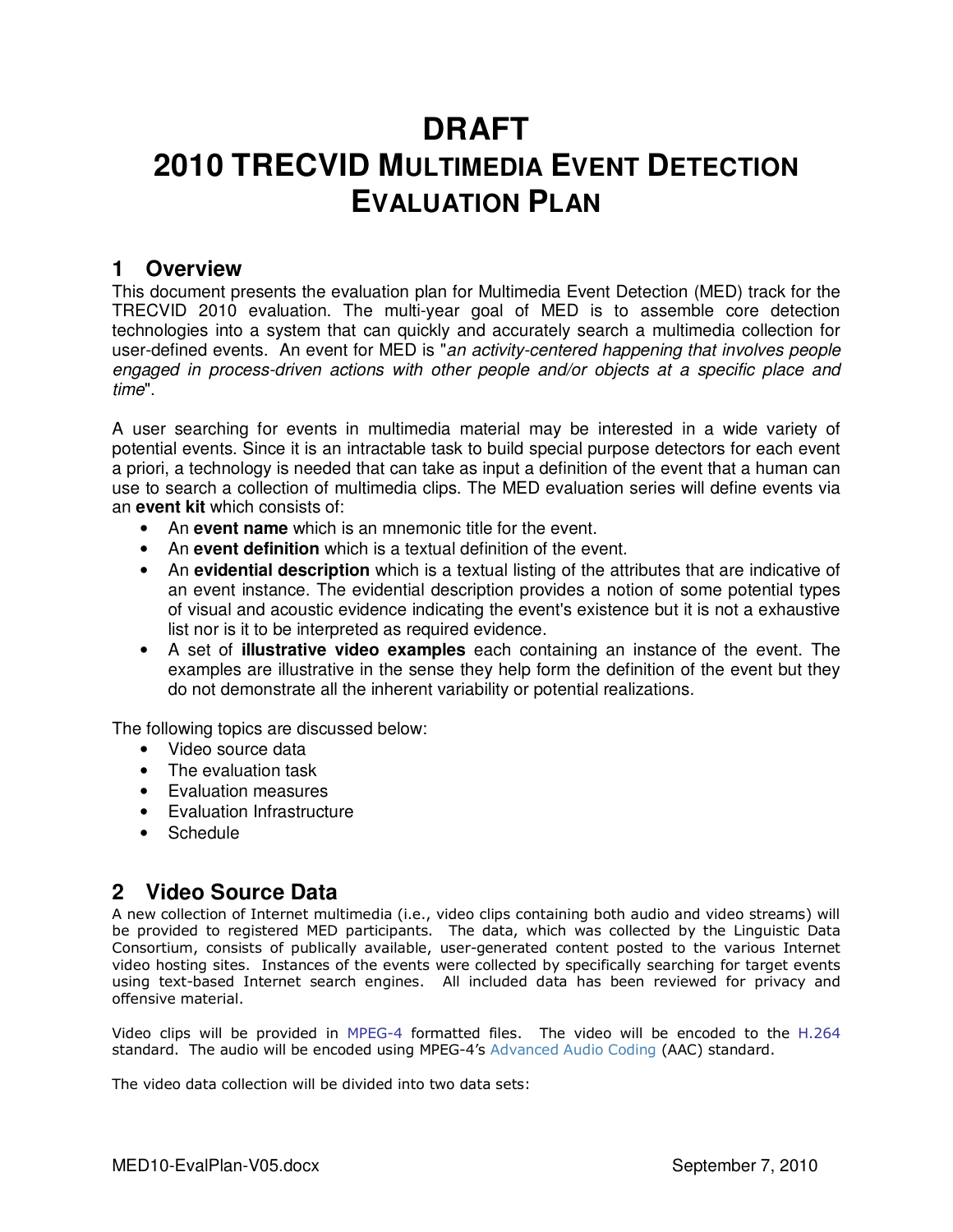- 1. Development data consisting of 1746 total clips ( $\sim$ 56 hours). The dev data set includes nominally 50 instances of each of the three MED '10 events and the rest of the clips are not on any of the three MED events.
- 2. Evaluation data consisting of 1742 total clips (~59 hours). The eval data set will include instances of the three events but the actual number of instances will not be release until sub evaluation.

The Linguistic Data Consortium will be the distribution point for the corpus. See the MED '10 web site, http://www.nist.gov/itl/iad/mig/med10.cfm, for licensing and acquisition instructions. The provided resources will include video clips, MED event annotations, and ancillary metadata for each clip.

Allowable side information (i.e., "contextual" information) will be provided in CSV (comma separated values) data tables.

# **3 Evaluation Task**

**The MED task is**: given an Event Kit, find all clips that contain the event in a pre-indexed metadata store of the search corpus.

The MED task is a "multimedia" task in that systems will be expected to detect evidence of the event using either or both the audio and video streams of the clips. The events used for the MED '10 evaluation can be found on the MED '10 web site. Participant may implement systems for one or all of the specified events.

### **4 Evaluation Infrastructure**

Systems will be evaluated on how well they can detect MED event instances in the evaluation corpus. The determination of correct detection will be at the clip level, i.e. systems will provide a response for each clip in the evaluation corpus. For testing purposes, each event will be considered independent.

System detection performance is measured as a tradeoff between two error types: missed detections (MD) and false alarms (FA). The two error types will be combined into a single error measure using the Normalized Detection Cost (NDC) model, which is a linear combination of the two errors. The NDC model distills the needs of an application profile into a set of predefined constant parameters that include the event priors and weights for each error type. The single operation point characterized by the NDC model is a small window into the performance of an event detection system. In addition to NDC measures, Detection Error Tradeoff (DET) curves [2] will be produced to graphically depict the tradeoff of the two error types over a wide range of operational points. The NDC model and the DET curve are related: the NDC model defines an optimal point along the DET curve.

The rest of this section defines the the input files to the systems, and the system output , followed by the two steps of the evaluation process: Decision Error Tradeoff (DET) curve production, and NDC computations.

### **4.1 System Inputs**

Inputs to the system will be controlled by a Trial Index file. A Trial Index file is Comma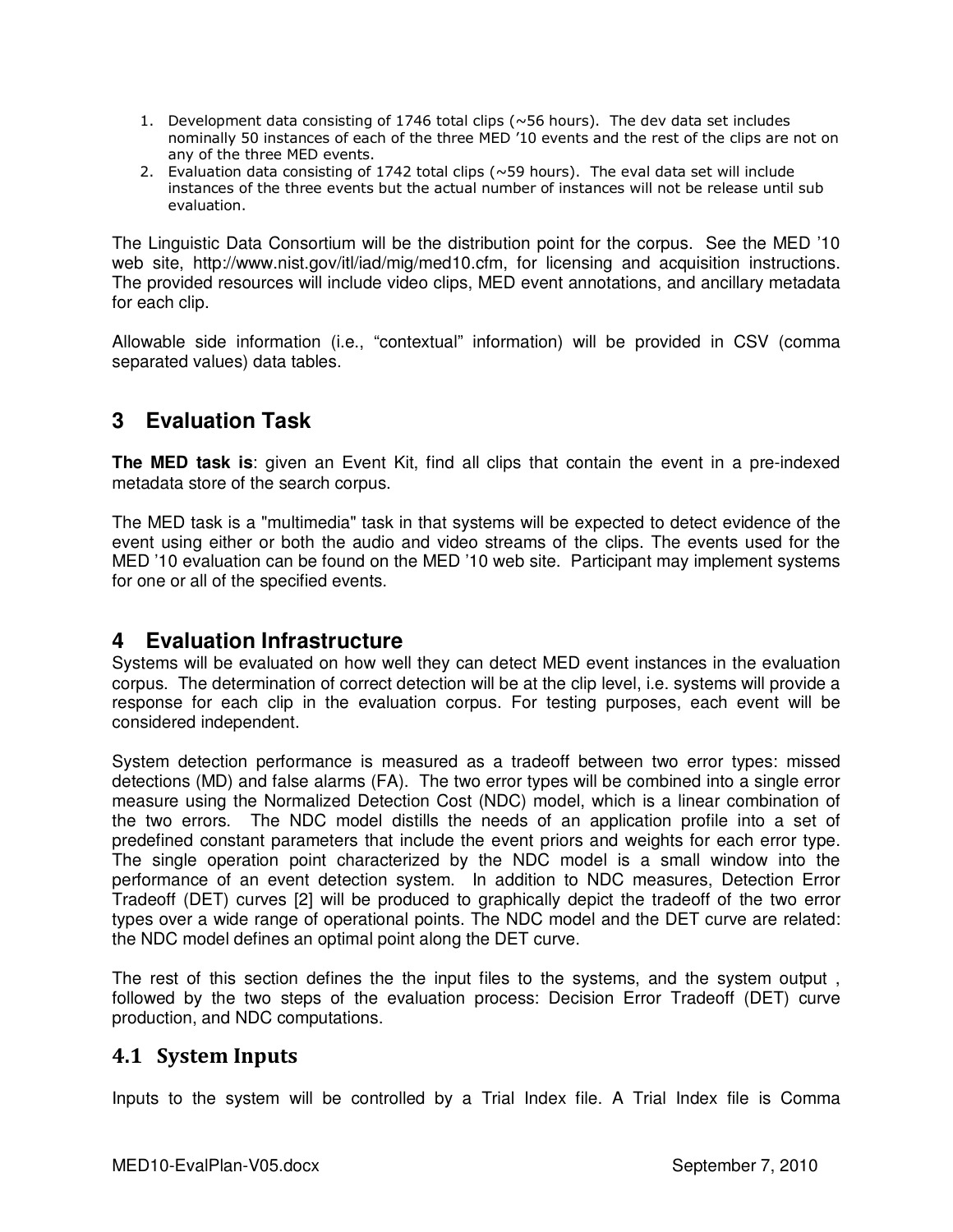Separated Value (CSV) (see Appendix C for the CSV file format specification) file that specifies the detection trials a system must perform. Each line in the trial index contains a single detection trial. Each trial consists of the following three CSV fields:

- Field 1, Name "**TrialD**": a unique ID for the trial. It consists of the clip ID and event name.
- Field 2, Name "**ClipID**": the ID of the clip for which the system must provide a detection output.
- Field 3, Name "**Event**": the name of the event the system is expected to detect. The three values for MED '10 are: "batting in run", "making cake", "assembling shelter".

The trial index file will only contain the three CSV columns using the field names above.

### **4.2 System Outputs**

Systems will record system outputs for each detection trial in a CSV formatted file. The system will generate the following fields for each detection trial and place them in a CSV record:

- Field 1, Name "**TrialID**": The trialID copied from the input trial index file.
- Field 2, Name "**Score**: A numeric score indicating how likely the event observation exists with more positive values indicating more likely observations.
- Field 3, Name "**Decision"**: A Boolean value ("y" or "n") indicating whether or not the event observation should be counted for the primary metric computation.

The decision scores and actual decisions permit performance assessment over a wide range of operating points. The decision scores provide the information needed to construct the DET curve. The actual decisions provide the mechanism for the system to indicate which putative observations to include in the NDC calculation: i.e., the putative decisions with a *true* actual decision.

Systems must ensure their decision scores values form a non-uniform density function so that the relative evidential strength between two putative terms is discernable. Second, the density function must be consistent across events for a single system so that event-averaged measures using decision scores are meaningful.

For the 2010 evaluation, the decision scores do not have to be consistent across events therefore a system may have a separate threshold for differentiating *true* and *false* actual decisions for each event.

Since developers may chose which events to build systems for, the generated CSV file for a system should only include TrialIDs for events for which the system was built. Please note that the evaluation code requires all TrialIDs of an attempted event to be present within the file.

### **4.3 Detection Error Tradeoff Curves**

Graphical performance assessment uses a Detection Error Tradeoff (DET) curve that plots the system's missed detection probabilities ( $P_{Miss}$ ) and false alarm probabilities ( $P_{FA}$ ) that are a function of a detection threshold, Θ. This Θ is applied to the system's detection scores meaning the clips with decision scores above the Θ are 'declared' to be the set of detected instances. After Θ is applied, the following measurements are then computed separately for each event. The per-event formulas for  $P_{Miss}$  and  $P_{FA}$  are: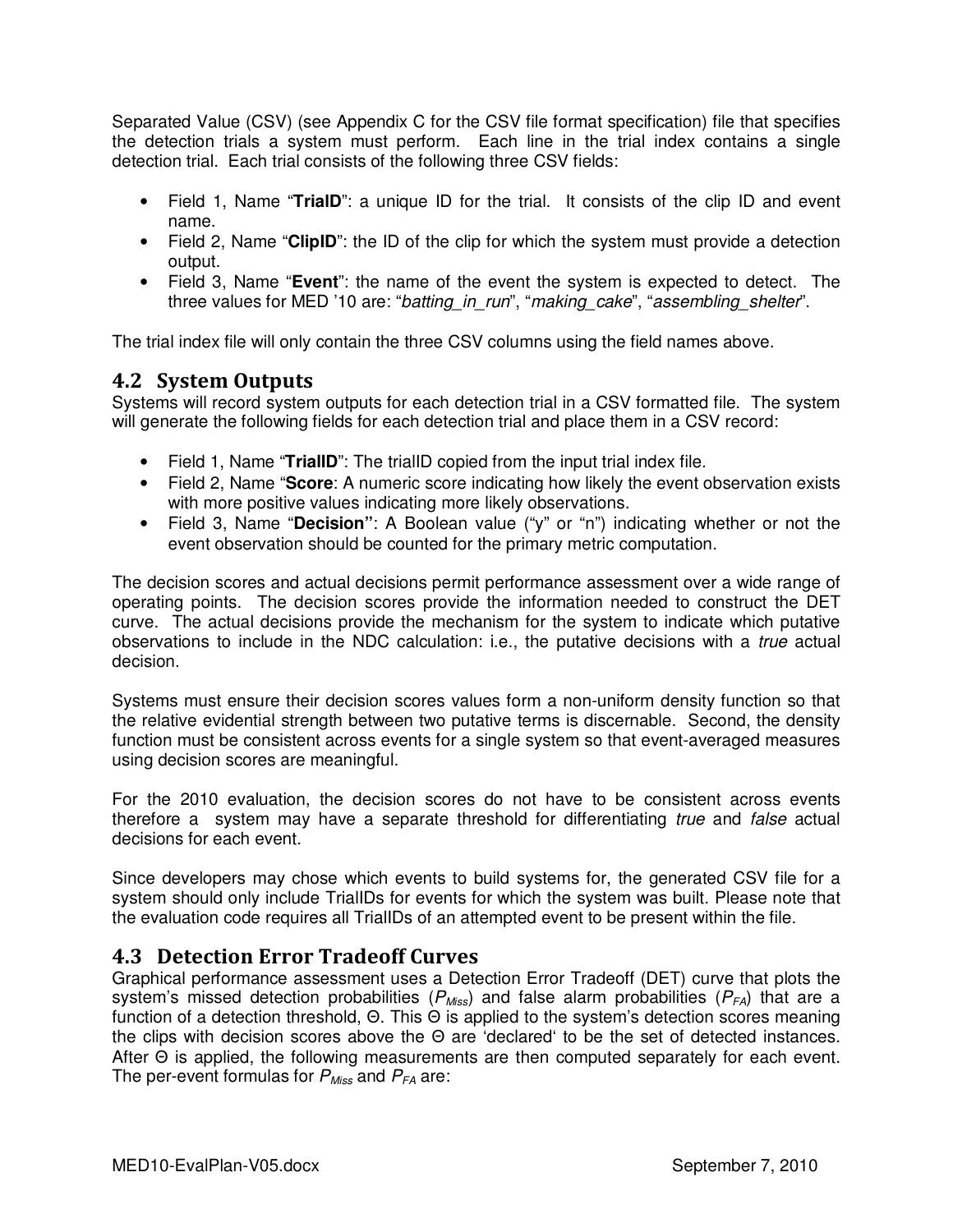$$
P_{Miss}(S, E_i, \Theta) = \frac{N_{Miss}(S, E_i, \Theta)}{N_{Targ}(E_i)}
$$

$$
P_{FA}(S, E_i, \Theta) = \frac{N_{FA}(S, E_i, \Theta)}{N_{NonTarg}(E_i)}
$$

Where:

 $N_{Miss}(\textit{S}, E_i, \Theta) =$  number of missed detections for system S, event  $E_i$  at decision score  $\Theta$  $N_{Target}(E_i) =$  number of clips containing event instances for event  $E_i$  $N_{NonTarg}(E_i) =$  number of clips that do not contain event instances for event  $E_i$  $N_{FA}(S, E_i, \Theta) =$  number of false alarms for event  $E_i$ at decision score  $\Theta$ 

### **4.4 DCR Computations**

The evaluation will use the Normalized Detection Cost (NDC) measure for evaluating system performance. NDC is a weighted linear combination of the system's probabilities of Missed Detection and False Alarm. The measure's derivation can be found in Appendix A and the final formula is summarized below. NIST will report an NDC for each event and not average them over events.

 $NDC(S, E_i, \Theta) = Cost_{Miss} \cdot P_{Miss}(S, E_i, \Theta) \cdot P_{Targ} + Cost_{FA} \cdot P_{FA}(S, E_i, \Theta) \cdot (1 - P_{Targ})$ 

Where:

 $E_i$  = the i<sup>th</sup> event Cost $_{\mathit{Miss}}=80$  a constant defining the cost of a missed detections.  $Cost_{FA} = 1$ : a constant defining the cost of a false alarm.  $P_{\text{Target}} = 0.001$ : a constant defining the a priori rate of event instances.

The measure's unit is in terms of cost per clip used. NDC has been normalized so that an NDC=0 indicates perfect performance and an NDC=1 is the cost of a system that provides no output, i.e.  $P_{Miss}=1$  and  $P_{FA}=0$ .

Two versions of the NDC will be calculated for each system: the Actual NDC and the Minimum NDC.

#### **4.4.1 Actual NDC**

The Actual NDC is the primary evaluation metric. It is computed by counting clips with true actual decisions as clips the system declares to contain the event.

#### **4.4.2 Minimum DCR**

The Minimum NDC is a diagnostic metric. It is found by searching the DET curve for the Θ with the minimum NDC. The difference between the value of Minimum NDC and Actual NDC indicates the benefit a system could have gained by selecting a better threshold.

### **5 Submission of results**

Submissions to NIST will be required only to allow NIST to perform a system-mediated improvements to the test set ground truth.

Submissions will be made via ftp according to the instructions in Appendix B. In addition to the system output, NIST requests a system description be supplied for each submission. This description should include: a description of the hardware used to process the data,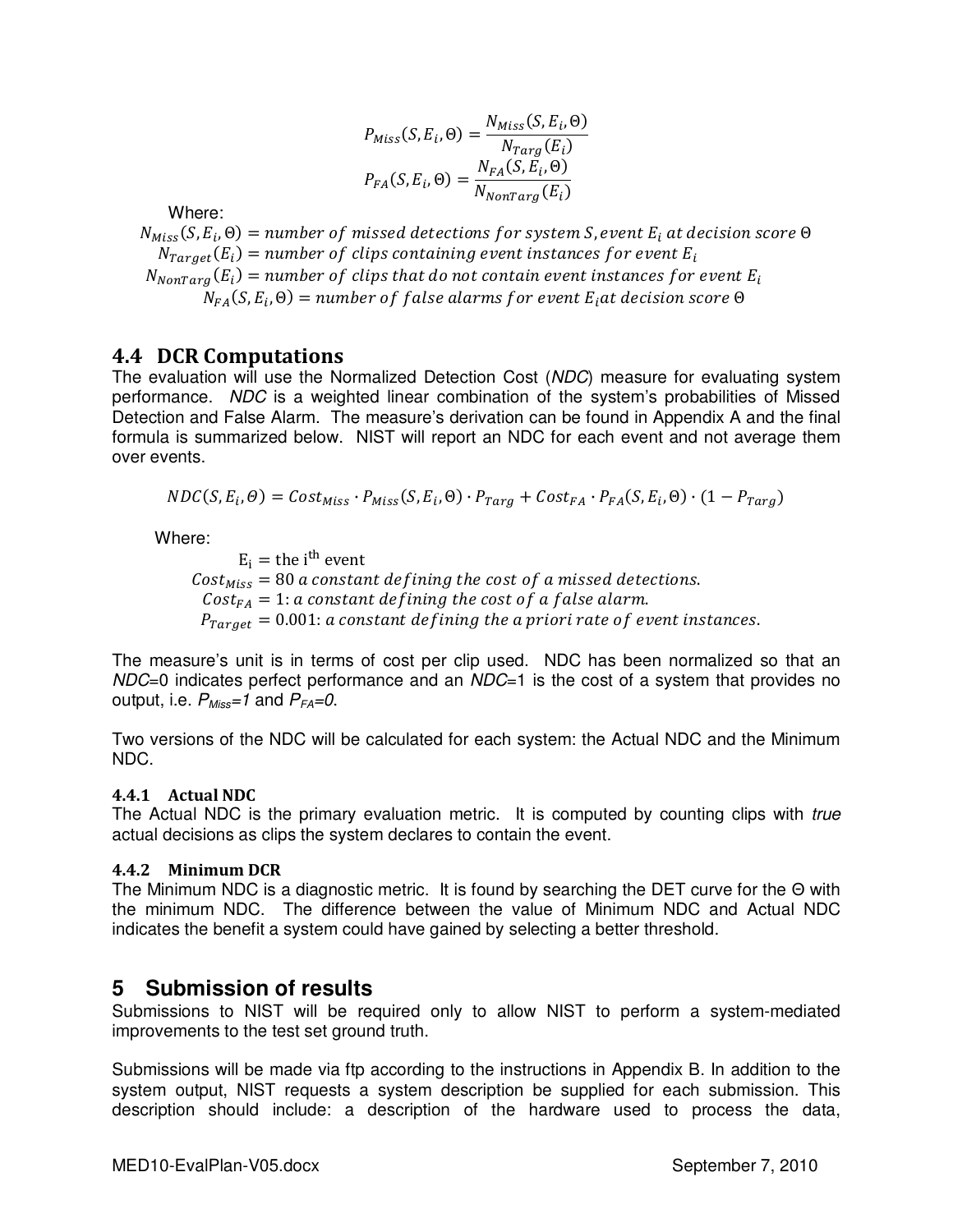computational resources (cpu runtime, memory footprint, etc.) and a description of the architecture and algorithms used in the system such as the features or reasoning process.

# **6 Schedule**

Consult the main schedule on the TREVID 2010 web site http://wwwnlpir.nist.gov/projects/tv2010/#schedule.

# **7 References**

- [1] Harold W. Kuhn, "The Hungarian Method for the assignment problem", Naval Research Logistic Quarterly, **2**:83- 97, 1955.
- [2] Martin, A., Doddington, G., Kamm, T., Ordowski, M., Przybocki, M., "The DET Curve in Assessment of Detection Task Performance", Eurospeech 1997, pp 1895-1898.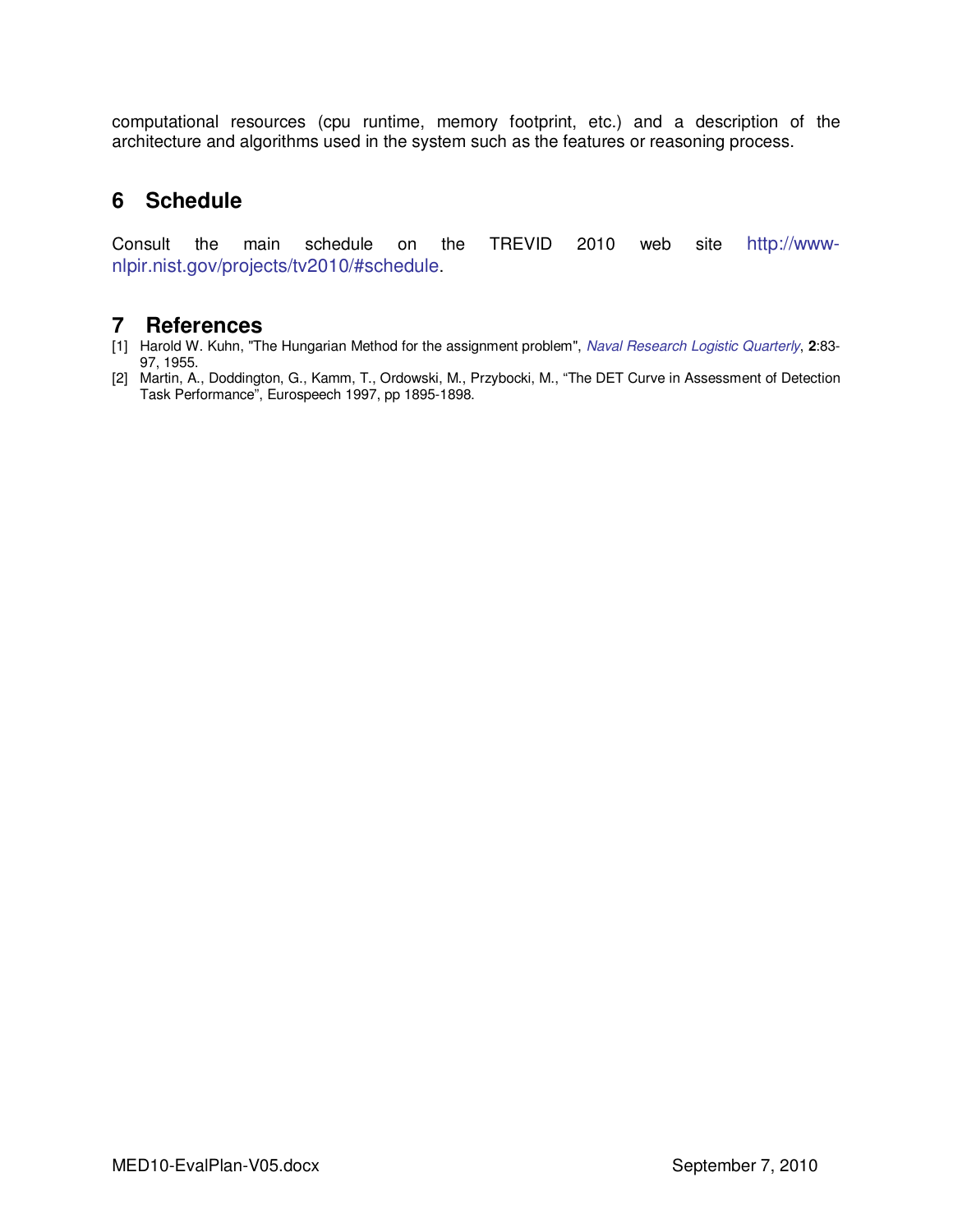# **Appendix A: Derivation of Normalized Detection Cost**

Normalized Detection Cost (NDC) is a weighted linear combination of the system's Missed Detection and False Alarm probabilities. The constant parameters of NDC, which are specified below, represent both the richness of events in the source data and the relative detriment of particular clip detection errors to a hypothetical application.

The cost of a system begins with the cost of missing an event ( $Cost_{Miss}$ ) and the cost of falsely detecting an event ( $Cost_{FA}$ ).  $N_{Miss}(S, E)$  is the number of missed detections for system S, event E.  $N_{FA}(S,E)$  is the number of false alarms for the same system and event.

$$
DetectionCost(S, E) = Cost_{Miss} \cdot N_{Miss}(S, E) + Cost_{FA} \cdot N_{FA}(S, E)
$$

To facilitate comparisons across systems and test sets, we divide Detection Cost by the number of video clips  $N_{\text{Trials}}$ .

$$
DetectionCost(S, E) = \frac{Cost_{Miss} \cdot N_{Miss}(S, E) + Cost_{FA} \cdot N_{FA}(S, E)}{N_{Trials}}
$$
  
= Cost<sub>Miss</sub> \cdot  $\frac{N_{Miss}(S, E)}{N_{Trials}} + Cost_{FA} \cdot \frac{N_{FA}(S, E)}{T_{Trials}}$   
= Cost<sub>Miss</sub> \cdot  $\frac{N_{Miss}(S, E)}{N_{Trag}(E)} \cdot \frac{N_{Targ}(E)}{N_{Trials}} + Cost_{FA} \cdot \frac{N_{FA}(S, E)}{N_{NonTargTrials}} \cdot \frac{N_{NonTargTrials}(S, E)}{N_{Trials}}$   
= Cost<sub>Miss</sub> \cdot P<sub>Miss</sub>(S, E) \cdot P<sub>Target</sub>(E) + Cost<sub>FA</sub> \cdot R<sub>FA</sub>(S, E) \cdot (1 - P<sub>Target</sub>(E))

 $P_{Tareet}(E)$  is the probability of a clip containing the event. This value is dependent on the event but providing this prior to a system for each event changes the definition of an event  $-$  it includes the event definition and the prior. Instead, we replace the event-dependent prior with a single, global prior,  $P_{Tareet}$ , that in combination with the  $Cost_{Miss}$  and  $Cost_{FA}$  reflects the characteristics of an application profile. Since the evaluation corpus will have an engineered richness, the single prior is warranted. The modified formula becomes:

$$
DetectionCost(S, E) = Cost_{Miss} \cdot P_{Miss}(S, E) \cdot P_{Target} + Cost_{FA} \cdot P_{FA}(S, E) \cdot (1 - P_{FA}(S, E))
$$

The range of the  $DCR<sub>sys</sub>$  measure is [0, $\infty$ ). To ground the costs, a second normalization scales the cost to be 0 for perfect performance and 1 to be the cost of a system that provides no output (either providing no output,  $P_{Miss} = 1$  and  $P_{FA} = 0$ , or declaring every clip to be an instance). The resulting formula is the Normalized Detection Cost of a system (NDC).

 $NormDetectionCost(S, E) = \frac{MINIMUM(Cost_{Miss} \cdot P_{Target}, Cost_{A} \cdot (1 - P_{Target}))}{MINIMUM(Cost_{Miss} \cdot P_{Target}, Cost_{FA} \cdot (1 - P_{Target}))}$  $DetectionCostRate(S, E)$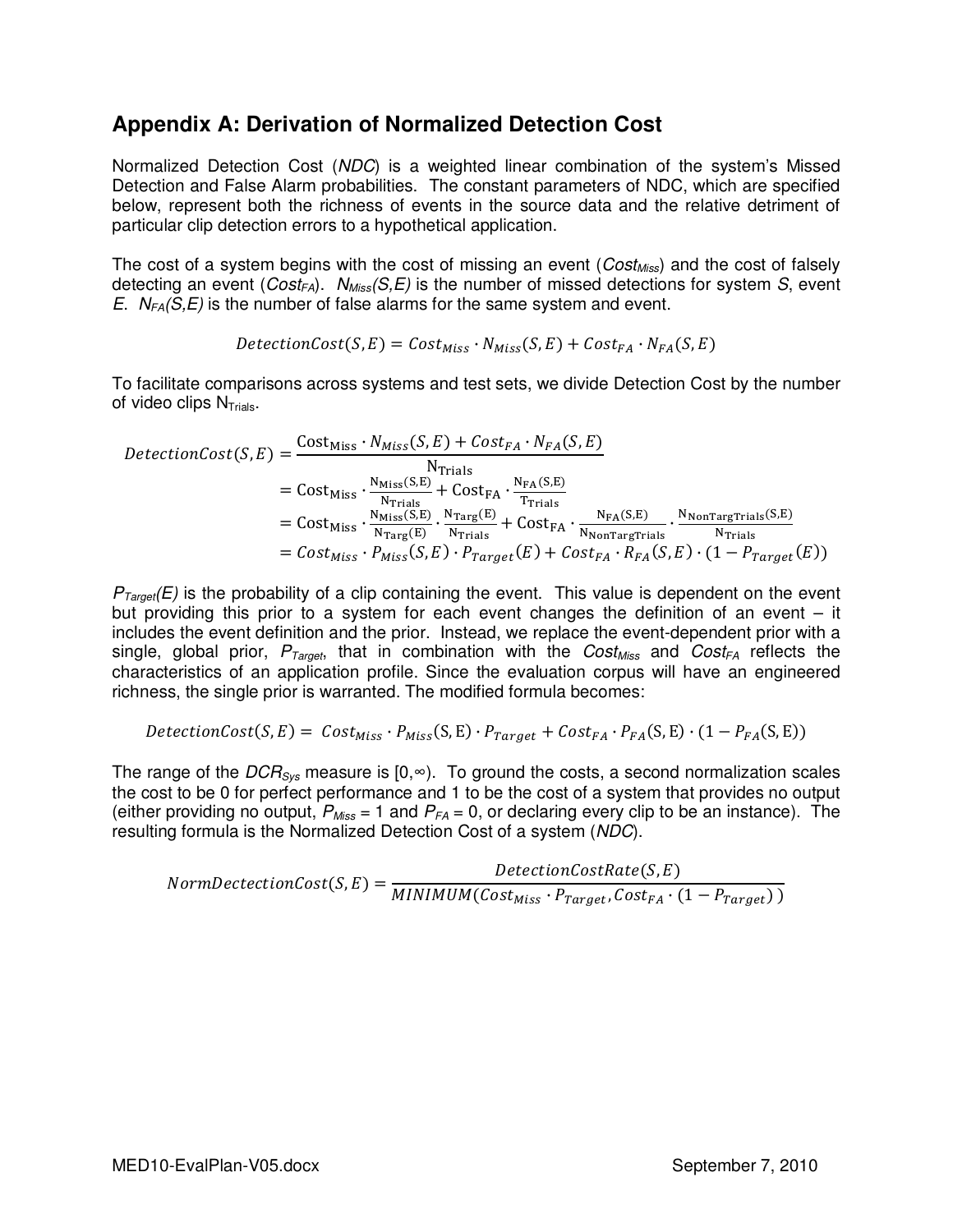# **Appendix B: Submission Instructions**

The packaging and file naming conventions for MED '10 relies on **Experiment Identifiers** (EXP-ID) to organize and identify the files for each evaluation condition and link the system inputs to system outputs. Since EXP-IDs may be used in multiple contexts, some fields contain default values. The following section describes the EXP-IDs to be used for the development dataset (devset) and evaluation dataset (evalset).

The following EBNF describes the EXP-ID structure:

EXP-ID ::= <TEAM>\_2010\_MED\_<DATA>\_<SYSID>\_<VERSION> where, <TEAM> ::= your TRECVID Team Name <DATA> ::= either "DEV" or "EVAL" <SYSID> ::= a site-specified string (that does not contain underscores) designating the system used.

> The SYSID string must be present. It is to begin with p- for a primary system (i.e., your best system) or with c- for any contrastive systems. For example, this string could be p-baseline or c-contrast. This field is intended to differentiate between runs for the same evaluation condition. Therefore, a different SYSID should be created for runs where any changes were made to a system.

 $\le$ VERSION $>$  ::= 1..n (with values greater than 1 indicating multiple runs of the same experiment/system)

In order to facilitate transmission to NIST and subsequent scoring, submissions must be made using the following protocol, consisting of three steps: (1) preparing a system description, (2) packaging system outputs and system descriptions, and (3) transmitting the data to NIST.

### **B.1 System Descriptions**

Documenting each system is vital to interpreting evaluation results. As such, each submitted system, (determined by unique experiment identifiers), must be accompanied by a system description with the following information:

Section 1. Experiment Identifier(s)

List all the experiment IDs for which system outputs were submitted. Experiment IDs are described in further detail above.

Section 2. System Description

A brief technical description of your system; if a contrastive test, contrast with the primary system description.

List all events processed on a single line as follows: Events Processed: Event1 Event2 Event3 ...

Section 3. Training: A list of resources used for training and development.

Section 4. References: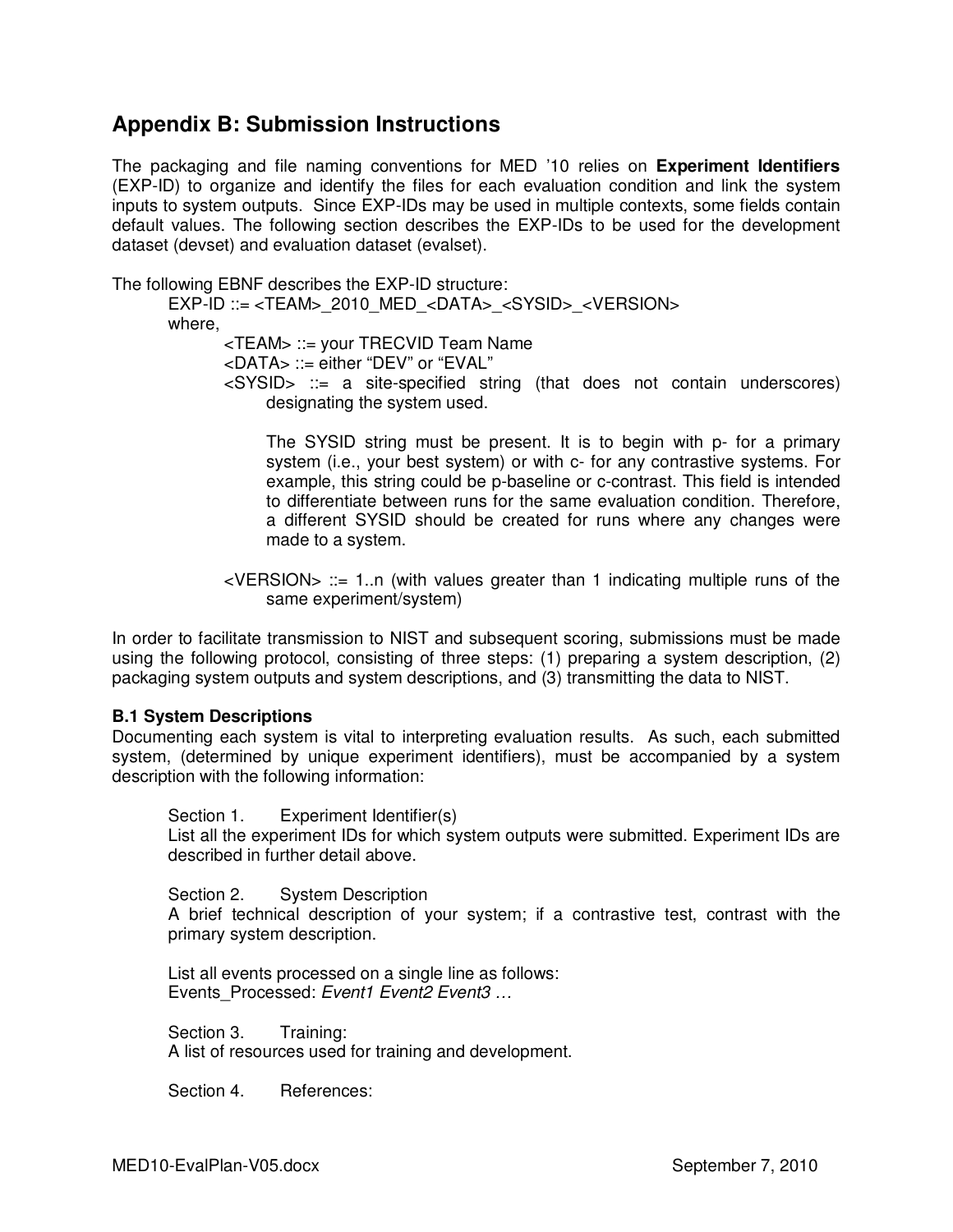A list of all pertinent references.

### **B.2 Packaging Submissions**

All system output submissions must be formatted according to the following directory structure:

output/<EXP-ID>/<EXP-ID>.txt output/<EXP-ID>/<EXP-ID>.csv

where,

EXP-ID is the experiment identifier as described in section B.1, <EXP-ID>.txt is the system description file as specified above (section B.2), <EXP-ID>.csv is the CSV-formatted system output file

### **B.3 Transmitting Submissions**

To prepare your submission, first create the previously described file/directory structure. This structure may contain the output of multiple experiments, although you are free to submit one experiment at a time if you prefer. The following instructions assume that you are using the UNIX operating system. If you do not have access to UNIX utilities or ftp, please contact NIST to make alternate arrangements.

First, change directory to the parent directory of your "output/" directory. Next, type the following command:

tar -cvf - ./output | gzip > <SITE>\_<SUB-NUM>.tgz where, <SITE> is the ID for your site  $\leq$ SUB-NUM $>$  is an integer 1 to n, where 1 identifies your first submission, 2 your second, etc.

This command creates a single tar/gzip file containing all of your results. Next, ftp to jaguar.ncsl.nist.gov giving the username 'anonymous' and (if requested) your e-mail address as the password. After you are logged in, issue the following set of commands, (the prompt will be  $'ftp$ ):

ftp> cd incoming ftp> binary ftp> put <SITE>\_<SUB-NUM>.tgz ftp> quit

Note that because the "incoming" ftp directory (where you just ftp'd your submission) is write protected, you will not be able to overwrite any existing file by the same name (you will get an error message if you try), and you will not be able to list the incoming directory (i.e., with the "ls" or "dir" commands). Please note whether you get any error messages from the ftp process when you execute the ftp commands stated above and report them to NIST.

The last thing you need to do is send an e-mail message to jfiscus@nist.gov, brian.antonishek@nist.gov and martial@nist.gov to notify NIST of your submission. The following information should be included in your email:

- the name of your submission file,
- the file size.
- a listing of each of your submitted experiment IDs.

Please submit your files in time for us to deal with any transmission errors that might occur well before the due date if possible. Note that submissions received after the stated due dates for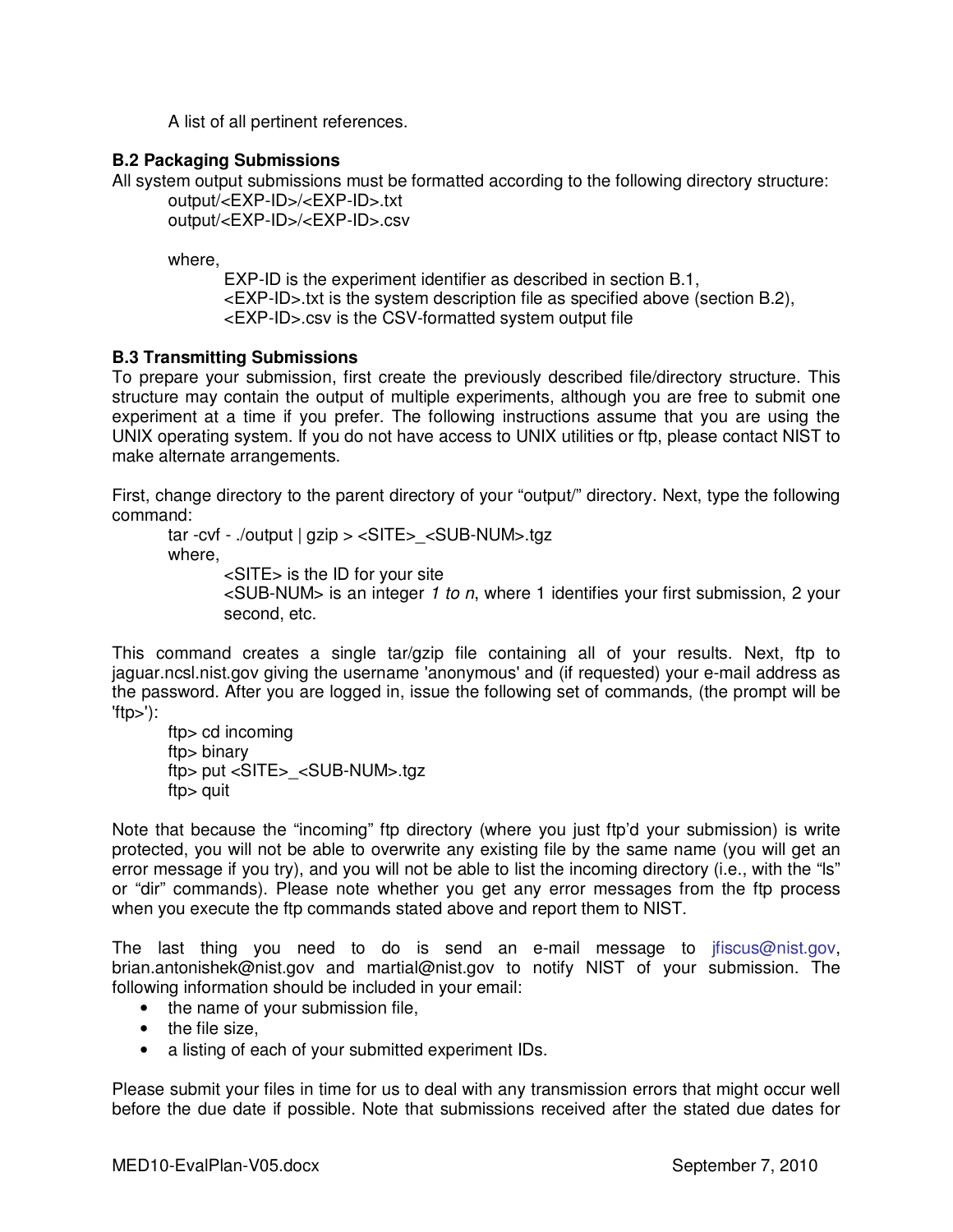any reason will be marked late.